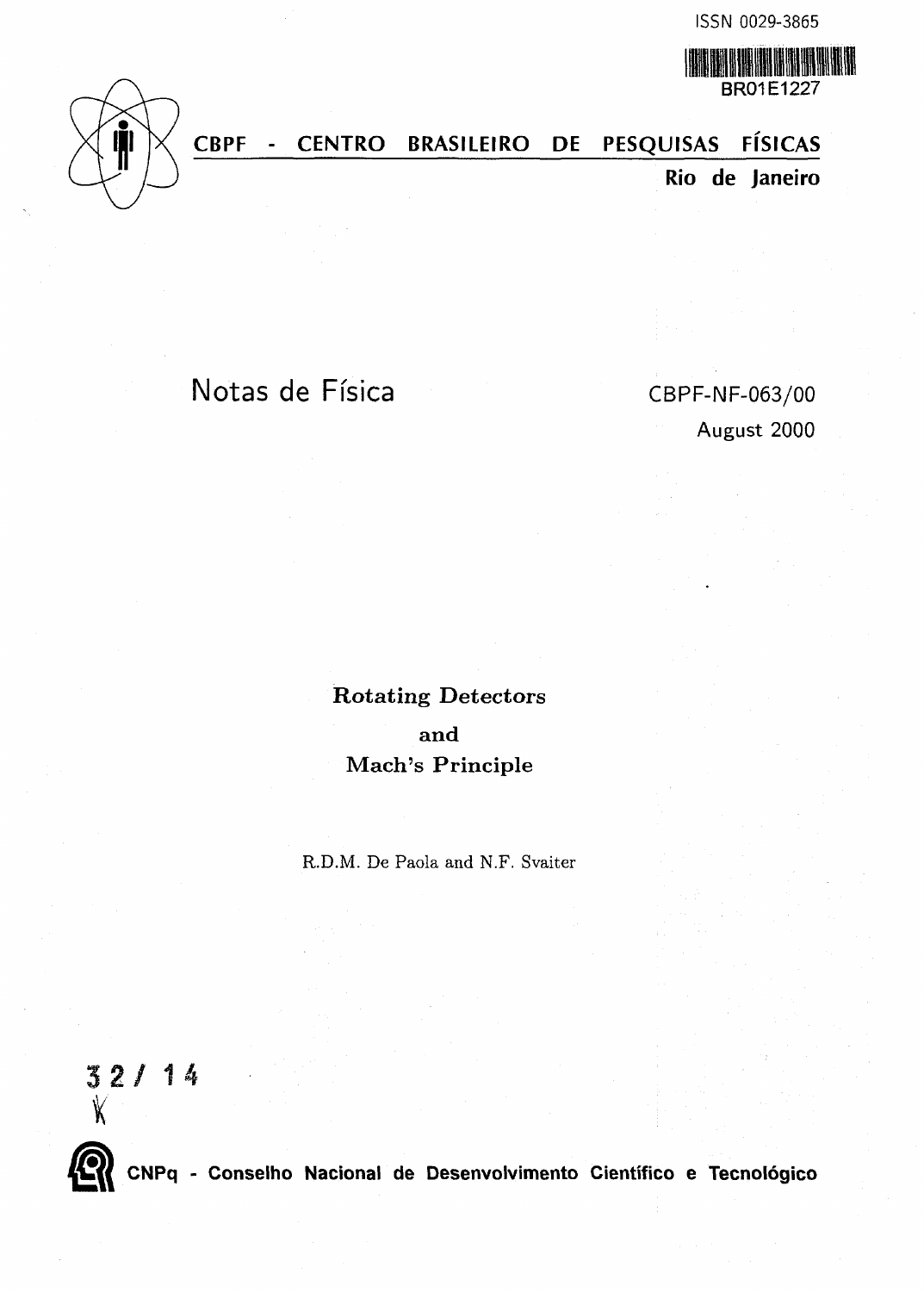# Rotating Detectors and Mach's Principle

*R. D.M. De Paola*<sup>\*</sup>and *N.F. Svaiter*<sup>†</sup>

Centro Brasileiro de Pesquisas Fisicas, Rua Dr. Xavier Sigaud 150, Urea 22290-180 Rio de Janeiro, RJ - Brazil.

In this work we consider a quantum version of Newton's bucket experiment in a flat spacetime: we take an Unruh-DeWitt detector in interaction with a real massless scalar field. We calculate the detector's excitation rate when it is uniformly rotating around some fixed point and the field is prepared in the Minkowski vacuum and also when the detector is inertial and the field is in the Trocheries-Takeno vacuum state. These results are compared and the relations with Mach's principle are discussed.

**Key-words:** Quantum field theory in non-inertial frames; Mach's principle.

**Pacs numbers:** 04.20.Cv, 04.62,+v

## 1 Introduction

Using the fact that it is possible to define a rotating quantum vacuum [1], in this paper we study an apparatus device interacting with a scalar field producing distinct situations that raise the same philosophical questions discussed by Mach in the Newton's bucket experiment. We conclude that in a fiat spacetime scenario Mach's principle does not work in the quantum level. For a historical background of the classic problem of the rotating disc, see ref. [2], and for the problem of the definition of a rotating quantum vacuum state, see ref. [3].

Put a bucket with water inside to rotate around its axis; because of the rotation, after some time the water will acquire a parabolic shape. It is therefore possible for an observer to tell whether or not the bucket is rotating: if the water is level, it is not; if it is parabolic, it is rotating. In this sense rotation is an absolute concept. Mach states that inertia is relative to all other masses in the universe, implying that one could equally well mantain the bucket fixed and rotate all the universe around the bucket axis [4], obtaining the same result: water with parabolic shape.

As pointed out above, the possibility of defining a rotating quantum vacuum state allows us to shed some light on this problem. We will consider the interaction

te-mail: nfuxsvai@lafex.cbpf.br

of an Unruh-DeWitt detector [5] with a massless hermitian Klein-Gordon field, this interaction being responsible for possible transitions between internal states of the detector. Two main independent results are used as basis for the subsequent discussion: the first one, as we stressed, is that it is possible to define a rotating quantum vacuum [1], and the second one, well known in the literature, is that the response function of a detector travelling in a generic world-line is given by the Fourier transform of the positive frequency Wightman two-point function.

The idea is therefore to compare the following physical situations, always assuming that initially the detector is in its ground state: the rotating detector interacting with the field in the Minkowski vacuum and the inertial detector interacting with the field in the Trocheries-Takeno vacuum state. In a certain sense the Trocheries-Takeno vacuum state is the analog of putting the whole universe to rotate. We calculate then the detector's excitation rate, that is, the probability per unit detector time that it ends up in the excited state due to the interaction with the field, in these two situations. The fact that the detector gets excited in both situations clearly indicates that, also in the quantum level, an observer can tell whether or not there is a relative rotation, but the question that concerns us here is if the rates in both settings are equal or not.

<sup>\*</sup>e-mail: rpaola@lafex.cbpf.br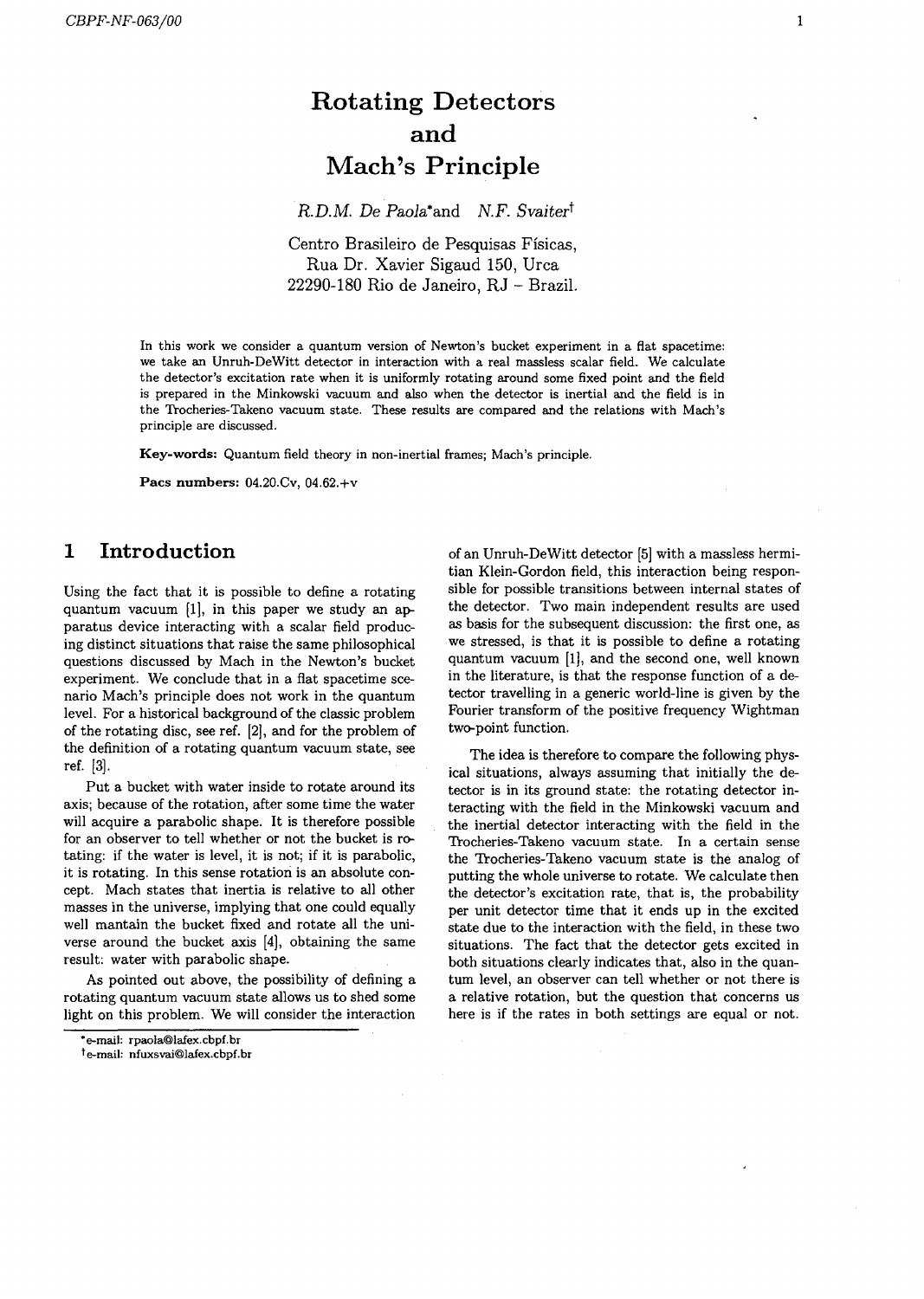It can be noted that all the above discussion touches upon the same philosophical problems raised by Mach regarding Newton's bucket experiment, but in this case in a quantum level and in a flat spacetime, that is, in the absence of matter.

Newton defined a family of reference frames, the so called inertial frames. But what then determines which frames are inertial? This question lead Newton to introduce the *absolute space* and the inertial frames were those in state of uniform motion with respect to this absolute space. The natural consequence of this assumption is that inertial forces like centrifugal forces must arise when the proper frame of the body is accelerated with respect to this absolute space. Mach could not accept Newton's absolute space and believed that inertial forces arise when the proper frame of the body is accelerated with respect to the *fixed stars.*

"For me only relative motion exists... When a body rotates relatively to the fixed stars, centrifugal forces are produced, when rotates relatively to some other different body not relatively to the fixed stars, no centrifugal forces are produced."

As was pointed out by Weinberg [6], Mach had replaced Newton's absolute acceleration with respect to the absolute space by acceleration relatively to all other masses in the universe. In this way, the *centrifugal forces,* which for Newton are caused by the rotation with respect to the *absolute space,* is regarded by Mach as truly *gravitational forces* because they arise from the (relative) motion of all other masses in the universe. The natural consequence of this is that inertia is determined by the surrounding masses, i.e. "relativity of inertia" (see ref. [7] and the vast literature cited therein). If the proper frame of a body does not rotate with respect to the distant stars then no Coriolis forces arise.

Einstein obtained an answer for these questions in some place between both, Newton and Mach. The equivalence principle lies somewhere between these authors. If someone gives the total renormalized stresstensor of all non-gravitational fields of the universe, then it is possible to find the metric tensor via the Einstein equations. With the gravitational potentials we can find the connections and solve the geodesic equation, to find an *inertial frame* or a freely falling frame. In this frame the laws of physics are those of special relativity. The reader may wonder if Mach's principle is valid in general relativity. It is well known that general relativity admits non-Machian solutions such as for example the G6del solution [8], but with the fundamental problem that it presents closed timelike curves. It is possible to show that there is rotation of the matter relative to the inertial frames. There is an improvement of Gödel's cosmological solution, the Ozsváth-Schücking model [9], which assumes also a non-zero cosmological constant. This model admits foliation by a sequence of spacelike hypersurfaces but presents the same antiMachian behavior i.e., there is a rotation of the matter relative to the local inertial reference frame. We conclude that the Mach's principle is not contained in general relativity.

Today it is still a matter of controversy how to give a precise meaning of Mach's principle and whether general relativity includes Mach's principle or must be modified in order to be consistent with the principle. Nevertheless there is a general agreement that the dragging of inertial frames by rotating masses is a Machian effect. The first author that did the calculations of such effects was Thirring [10]. Using a weak-limit to Einstein's equations this author found that a slowly rotating massive shell can drag the inertial frames within it. Still studying rotating shells, Brill and Cohen and also Orwig again found dragging effects [11]. Foucault's pendulum is useful to give an insight of how works the dragging of inertial frames [4]. It is known that exactly on the poles the precession of the plane of oscillation of the pendulum reaches its maximum value: to an observer situated on the pole, the plane of oscillation gives one turn every twenty four hours. Following Newton one says that the plane of oscillation is fixed relative to the absolute space while the earth gives one turn beneath it. But Mach's followers would sustain that the plane of oscillation is completely determined by all masses in the universe, including, of course, the earth. In this way, if the earth were alone in the universe, its mass would be the sole determiner of the inertial properties of the pendulum and therefore earth's rotation alone would "tell" the pendulum how to precess, whereas for Newton the pendulum would still oscillate relative to the absolute space and nothing would change. Therefore, according to Mach, the earth must be dragging along the inertial frames in its vicinity, however slight may be this dragging in comparison with the influence of all other masses in the universe.

In the experimental territory there are some attemps to shed some light on these problems. Does the presence of large nearby masses affect the laws of motion? Because if Mach were right then a large mass could produce small changes in the inertial forces observed in its vicinity, whereas if Newton were right, then no such effect would occur. Cocconi and Salpeter [12] pointed out that since there are large masses near us it is possible to perform experiments to verify if these masses affect the inertia of small bodies in the earth. Hughes, Robinson and Beltran-Lopez [13] made an extensive series of measurements with the purpose to test Mach's principle. According to Mach's principle inertial effects are due to the distribution of matter in the universe; in this way there should be present a small anisotropy in these effects due to the distribution of masses in our galaxy relatively to us. The  $Li<sup>7</sup>$  nucleus in the ground state has a spin 3/2, so it splits in a magnetic field into four energy levels, which should be equally spaced *if the laws of nuclear physics* are rota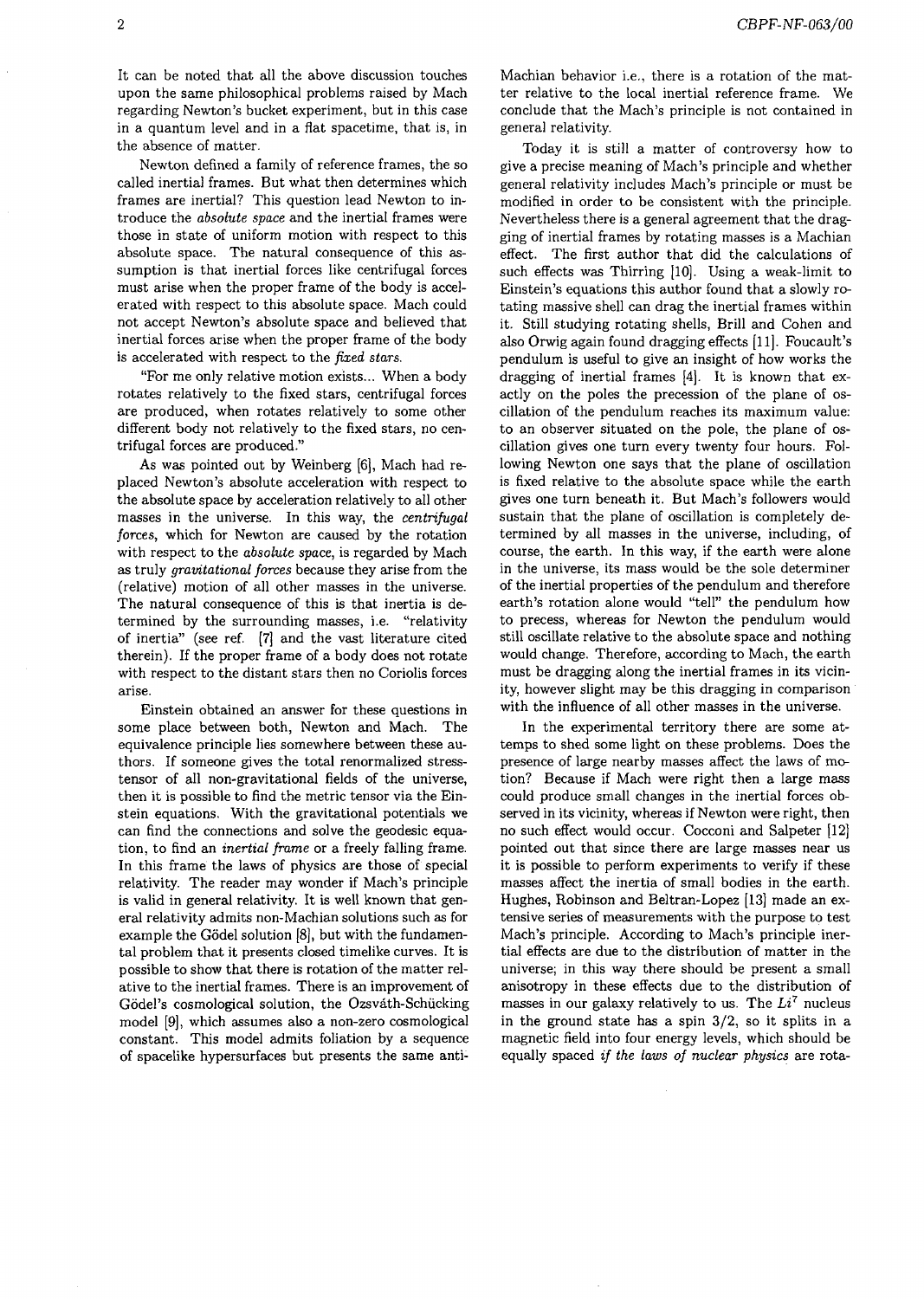tion invariant. If inertia were anisotropic there would appear spaced resonant lines. The results of the experiments went in opposite direction to the Mach principle. Nevertheless some authors claim that this kind of experiment does no contradict Mach's principle since the nuclear forces should also exhibit an anisotropy and someone should expect a null result in the experiment. There are a lot of attempts to incorporate the Mach's principle in general relativity, as for example ref. [14]. This author claims that the Minkowski spacetime is Machian. In the present paper we will discuss some of these questions using some new results in the literature concerning the definition of a rotating quantum vacuum.

The paper is organized in the following way: in section 2 we discuss the response function of a Unruh-DeWitt detector traveling in inertial or rotating worldlines interacting with a massless scalar field prepared in the Minkowski or Trocheries-Takeno vacuum states. The outcomes of these different situations allow us to discuss the validity of the Mach's principle in a flat spacetime. Conclusions are given in section 3. (In this paper  $\hbar = c = 1.$ 

## 2 Inertial and rotating detector excitation rates

The fact that it is possible to define a rotating quantum vacuum different from the Minkowski vacuum was proved in [1]. There, the scalar field is quantized in both inertial and rotating frames, the coordinates of which are related by the Trocheries-Takeno coordinate transformation (see below). Using the fact that it is possible to find the mode solutions for the Klein-Gordon equation in terms of both sets of coordinates, one is capable to compare the two quantizations by means of the Bogolubov transformations. The computation of the Bogolubov coefficient  $\beta_{ij}$  between inertial and rotating modes [1] gives a non-vanishing result, implying that for a rotating observer the Minkowski vacuum is seen as a many Trocheries-Takeno particles state.

Let us call  $R_M^{(r)}$  the response function per unit detector proper time of the monopole detector travelling in a rotating world-line and interacting with the field prepared in the Minkowski vacuum, and let us call  $R_{\mathcal{T}}^{(i)} = R_{\mathcal{T}}^{(i)} - R_{\mathcal{T}}^{(r)}$  the normalized response function per unit time of an inertial detector in interaction with the field prepared in the Trocheries-Takeno vacuum state, which is the vacuum state properly defined by a rotating observer. Are these two quantities equal or not? If they are equal, this is in accord with Mach's principle; otherwise, Mach's principle is not obeyed in a fiat spacetime.

In the following we shall be using the results of ref. [1]. In those works it is assumed that the transformation of coordinates from an inertial reference frame to a uniformly rotating one is given by the Trocheries-Takeno transformations, for which three assumptions are made: (i) the transformation laws constitute a group; (ii) for small velocities we must recover the usual linear velocity law  $(v = \Omega r)$ ; and (iii) the velocity composition law is also in agreement with special relativity. In fact, the above transformation predicts that the velocity of a point at distance  $r$  from the axis is given by  $v(r) = \tanh(\Omega r)$ . The Trocheries-Takeno coordinate transformations read:

$$
t = t' \cosh \Omega r' - r'\theta' \sinh \Omega r', \qquad (1)
$$

$$
r = r', \tag{2}
$$

$$
\theta = \theta' \cosh \Omega r' - \frac{t'}{r'} \sinh \Omega r', \qquad (3)
$$

$$
z = z'. \tag{4}
$$

It is then possible to write the line element and also the Klein-Gordon equation in the rotating frame in terms of Trocheries-Takeno coordinates. A complete set of solutions of the Klein-Gordon equation was found, being given by  $\{u_{qmk}, u_{qmk}^*\}$ , where

$$
u_{qmk}(t, r, \theta, z) = N_2 e^{ikz} \exp[i(m \cosh \Omega r + \omega r \sinh \Omega r) \theta]
$$
  
 
$$
\times \exp\left[-i\left(\frac{m}{r} \sinh \Omega r + \omega \cosh \Omega r\right)t\right] J_m(qr), \qquad (5)
$$

where  $\omega^2 = q^2 + k^2$  and  $N_2$  is a normalization factor.  $m = 0, \pm 1, \pm 2, \pm 3, \ldots, 0 \le q < \infty$  and  $-\infty < k < \infty$ . One sees that these modes are well-behaved throughout the whole manifold. Making use of the transformations (1-4) one can show that these modes are of positive frequency by using the criterium of di Sessa [15], which

states that a given mode is of positive frequency if it vanishes in the limit  $(t') \rightarrow -i\infty$ , where t' is the inertial time coordinate, while *u\** are modes of negative frequency. In this way, the field operator is expanded in terms of these modes as: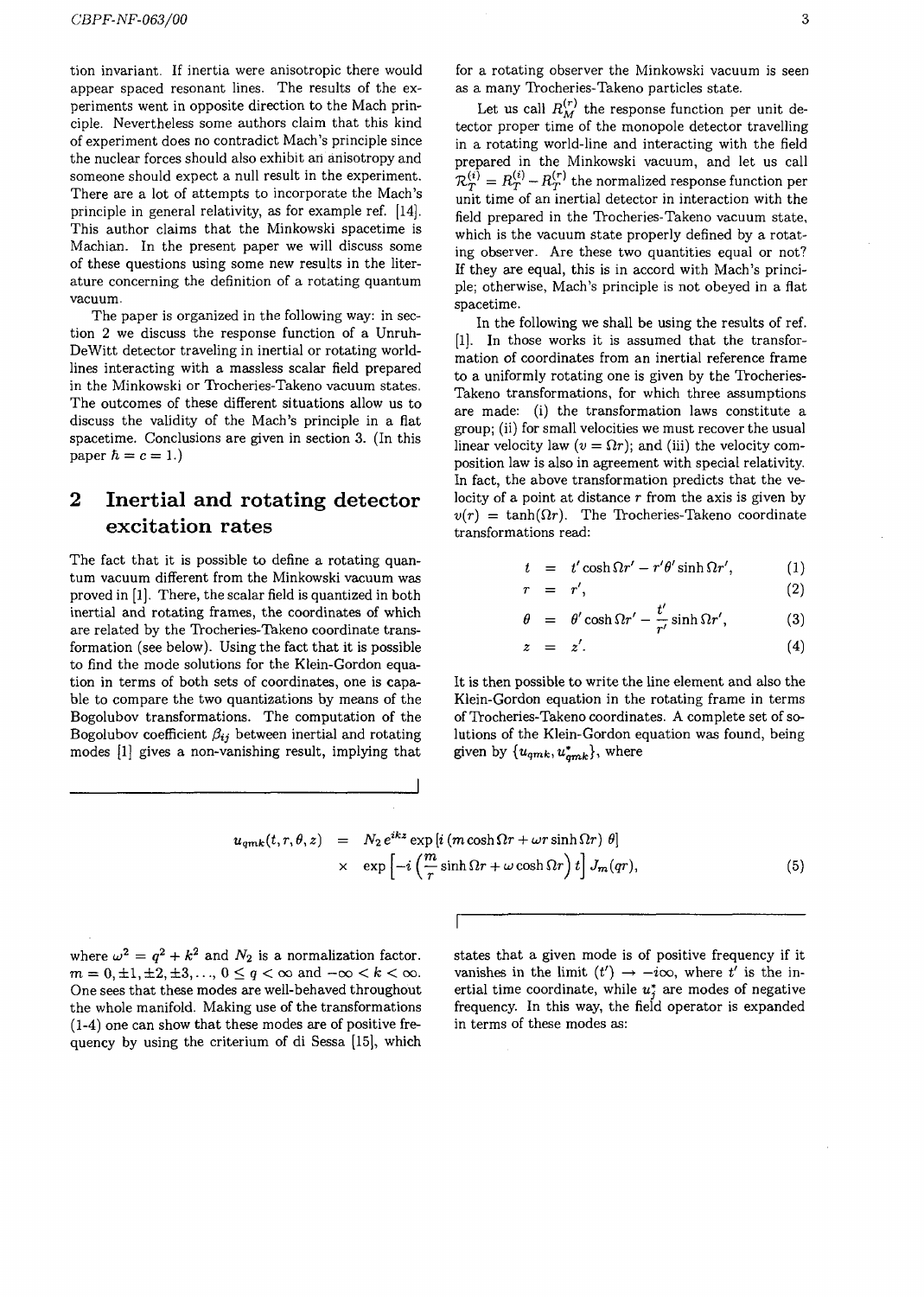$$
\phi(t,r,\theta,z) = \sum_{m} \int dq \, dk \, \left( a_{qmk} u_{qmk}(t,r,\theta,z) + a_{qmk}^{\dagger} u_{qmk}^*(t,r,\theta,z) \right), \tag{6}
$$

where the coefficients  $a_{qmk}$  and  $a_{qmk}^{\dagger}$  are, respectively, the annihilation and creation operators of the Trocheries-Takeno quanta of the field. The vacuum state defined by the rotating observer is thus the Trocheries-Takeno vacuum state  $|0,T\rangle$  and it is given by

$$
a_{qmk} |0,T\rangle = 0, \quad \forall q,m,k.
$$
 (7)

The many-particle states, as defined by the rotating observer, can be obtained through successive applications of the creation operators on this vacuum state.

Having sketched the canonical quantization of the scalar field in the rotating frame, we now pass to consider the probability of excitation of a detector which is moving in a circular path at constant angular velocity *Q* and at a distance  $R_0$  from the rotation axis, interacting with the scalar field. The initial state of the detector is its ground state and for the initial state of the field we will consider the two distinct vacuum states: the usual Minkowski vacuum state and also the Trocheries-Takeno vacuum state. The interaction with the field may cause transitions between the energy levels of the detector and if it is found, after the interaction, in an excited state, one can say that it has detected a vacuum fluctuation of the field.

As a detector we shall be considering mainly the detector model of Unruh-De Witt [5], which is a system with two internal energy eigenstates with monopole matrix element between these two states different from zero. According to standard theory [16, 17, 18], the probability of excitation per unit proper time of such a system (modulo the selectivity of the detector, which does not interest us here), or simply, its excitation rate,

is given by:

$$
R(E) = \int_{-\infty}^{\infty} d\Delta t \, e^{-iE\Delta t} G^{+}(x(t), x(t')), \qquad (8)
$$

where  $\Delta t = t - t'$ ,  $E > 0$  is the difference between the excited and ground state energies of the detector and  $G^+(x(t),x(t'))$  is the positive-frequency Wightman function calculated along the detector's trajectory. Let us note that the positive-frequency Wightman function is given by

$$
G^+(x(t),x(t')) = \langle 0|\phi(x(t))\phi(x(t'))|0\rangle, \qquad (9)
$$

where  $|0\rangle$  is the vacuum state of the field, which can either be  $|0, M\rangle$  or  $|0, T\rangle$ . Let us consider first the second possibility.

If one splits the field operator in its positive and negative frequency parts with respect to the Trocheries-Takeno time coordinate  $t,$  as  $\phi(x) = \phi^+(x) + \phi^-(x)$  (we wrote  $\phi(x)$  for  $\phi(x(t))$ , where  $\phi^+(x)$  contains only annihilation operators and  $\phi^{-}(x)$  contains only creation operators (see Eq.(6)), and also considers  $|0\rangle$  as the Trocheries-Takeno vacuum state, i.e.,  $|0\rangle = |0, T\rangle$  then, using  $Eq.(7)$ , one finds that:

$$
G_T^+(x(t),x(t')) = \sum_i u_i(x)u_i^*(x'), \qquad (10)
$$

where the subscript *T* stands for the Wightman function calculated in the Trocheries-Takeno vacuum state. Considering now the modes given by Eq.(5) and that we are interested in the situation where the detector is at rest in the Trocheries-Takeno frame, i.e.,  $\theta = constant$ ,  $z =$ constant and  $r = R_0 =$ constant, one finds:

$$
G_T^+(x(t),x(t')) = \sum_{m=-\infty}^{\infty} \int_0^{\infty} dq \int_{-\infty}^{\infty} dk \, N_2^2 \, e^{-i\left(\frac{m}{R_0}\sinh\Omega R_0 + \omega\cosh\Omega R_0\right)\Delta t} J_m^2(qR_0). \tag{11}
$$

Putting the above expression in Eq.(8), we find:

$$
R_T^{(r)}(E, R_0) = \sum_{m=-\infty}^{\infty} \int_0^{\infty} dq \int_{-\infty}^{\infty} dk \, N_2^2 \, J_m^2(qR_0) \int_{-\infty}^{\infty} d\Delta t \, e^{-i[E + \frac{m}{R_0} \sinh \Omega R_0 + \omega \cosh \Omega R_0] \Delta t}.\tag{12}
$$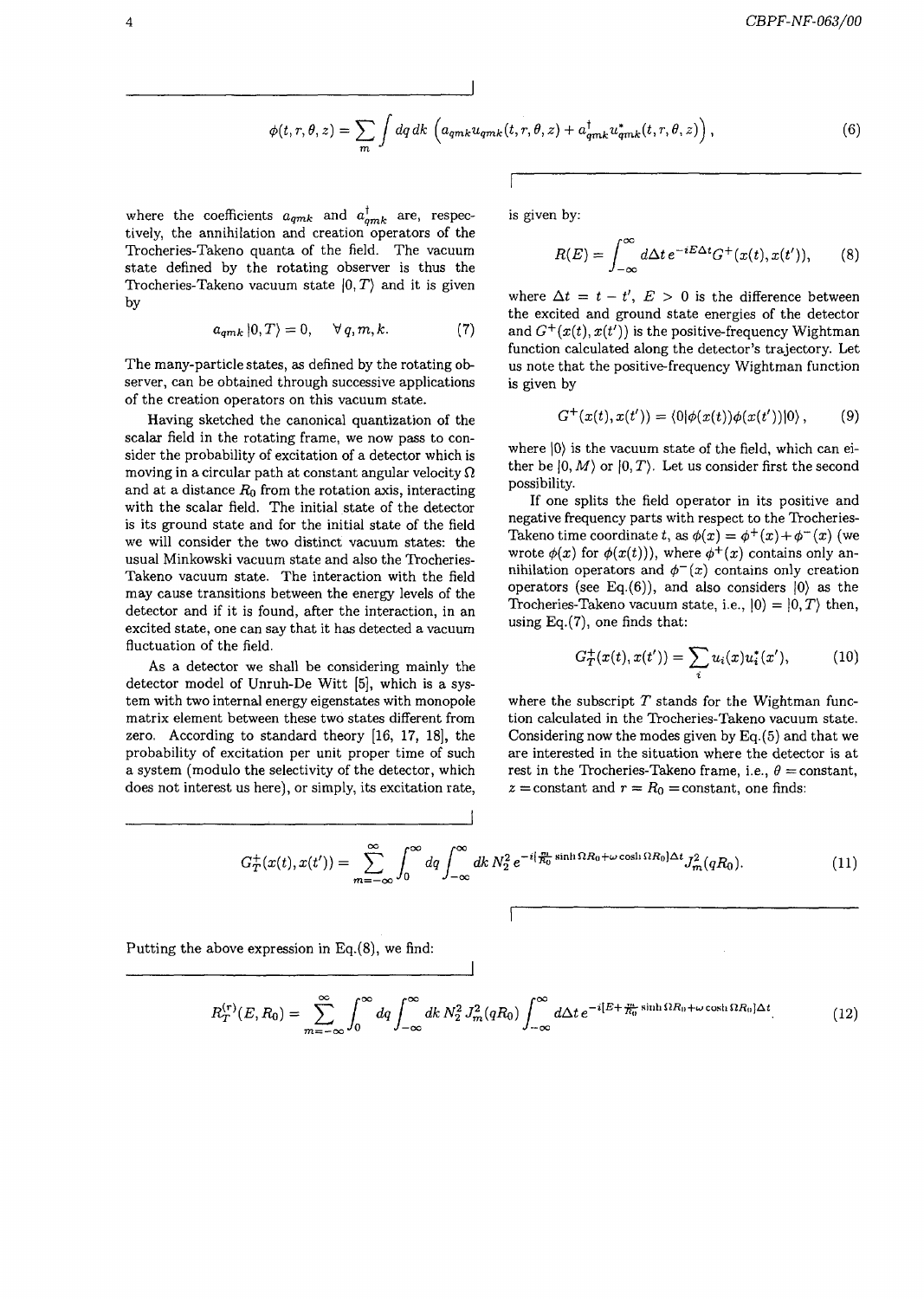(In the above, the subscript *T* stands for the Trocheries-Takeno vacuum and the superscript *(r)* stands for the rotating world-line followed by the detector.) The last integral gives us  $2\pi\delta \left(E+\frac{m}{R_0}\sinh \Omega R_0 + \omega \cosh \Omega R_0 \right)$ , for which the argument is non-null only if  $m < 0$ ; we can take the summation index to run for  $m = 1, 2, 3, \ldots$ , leaving us with

$$
R_T^{(r)}(E, R_0) = 2\pi \sum_{m=1}^{\infty} \int_0^{\infty} dq \int_{-\infty}^{\infty} dk \, N_2^2 \, J_m^2(qR_0) \, \delta\left(E - \frac{m}{R_0} \sinh \Omega R_0 + \omega \cosh \Omega R_0\right). \tag{13}
$$

The above expression predicts excitation for the detector, and depends in a non-trivial way on the position *RQ* where it is put. Note that we arrive at the same confrontation between canonical quantum field theory and the detector formalism, which was settled by Letaw and Pfautsch and also Padmanabhan and Singh [3]: how is it possible for the *rotating* detector to be excited in the *rotating* vacuum? However a crucial distinction exists between our present analysis and the above-mentioned works: we state, as proved in ref. [1], that the rotating vacuum is **not** the Minkowski vacuum. The non-null excitation rate, Eq.(13), is attributed independently to the non-staticity of the Trocheries-Takeno metric and also to the detector model considered by us, which is capable to be excited through emission processes, and these two independent origins were carefully analysed in [1].

We now discuss the other case of putting the detector in a rotating trajectory and preparing the scalar field in the usual inertial vacuum  $|0, M\rangle$ . Writing  $|0, M\rangle$ for  $|0\rangle$  in Eq.(9), it is easy to show that the positive frequency Wightman function is given by:

$$
G_M^+(x(t),x(t')) = \sum_j v_j(x)v_j^*(x'), \qquad (14)
$$

where *M* stands for the Minkowski vacuum state. As the rate of excitation  $Eq.(8)$  is given in terms of the detector's proper time, we shall express  $Eq.(14)$ in terms of the rotating coordinates, using the inverse of Takeno's transformations. Let us begin with  $G_M^+(x(t'_1),x(t'_2))$  written in inertial coordinates, with identifications  $r'_1 = r'_2 = R_0$  and  $z'_1 = z'_2$ , as demanded for this case:

$$
G_M^+(x(t'_1), x(t'_2)) = \sum_{m=-\infty}^{\infty} \int_0^{\infty} dq \int_{-\infty}^{\infty} dk N_1^2 e^{-i\omega(t'_1 - t'_2) + im(\theta'_1 - \theta'_2)} J_m^2(qR_0), \qquad (15)
$$

in which  $N_1$  is the normalization of the inertial modes [1]. The inverse of Takeno's transformations read

$$
t' = t \cosh \Omega r + r\theta \sinh \Omega r, \qquad (16)
$$

$$
r' = r, \t\t(17)
$$

$$
\theta' = \theta \cosh \Omega r + \frac{\iota}{r} \sinh \Omega r, \qquad (18)
$$

$$
z' = z. \t\t(19)
$$

Using the above in Eq.(15) and taking note of the fact that the detector is at rest in the rotating frame, i.e.,  $\theta_1 = \theta_2$ , we see that in this manner the Minkowski Wightman function is a function of the difference in proper time  $\Delta t = t_1 - t_2$ , which allows us to calculate the rate of excitation of the orbiting detector when the field is in the Minkowski vacuum:

$$
R_M^{(r)}(E, R_0) = 2\pi \sum_{m=1}^{\infty} \int_0^{\infty} dq \int_{-\infty}^{\infty} dk \, N_1^2 \, J_m^2(qR_0) \, \delta\left(E - \frac{m}{R_0} \sinh \Omega R_0 + \omega \cosh \Omega R_0\right). \tag{20}
$$

 $\mathbf{I}$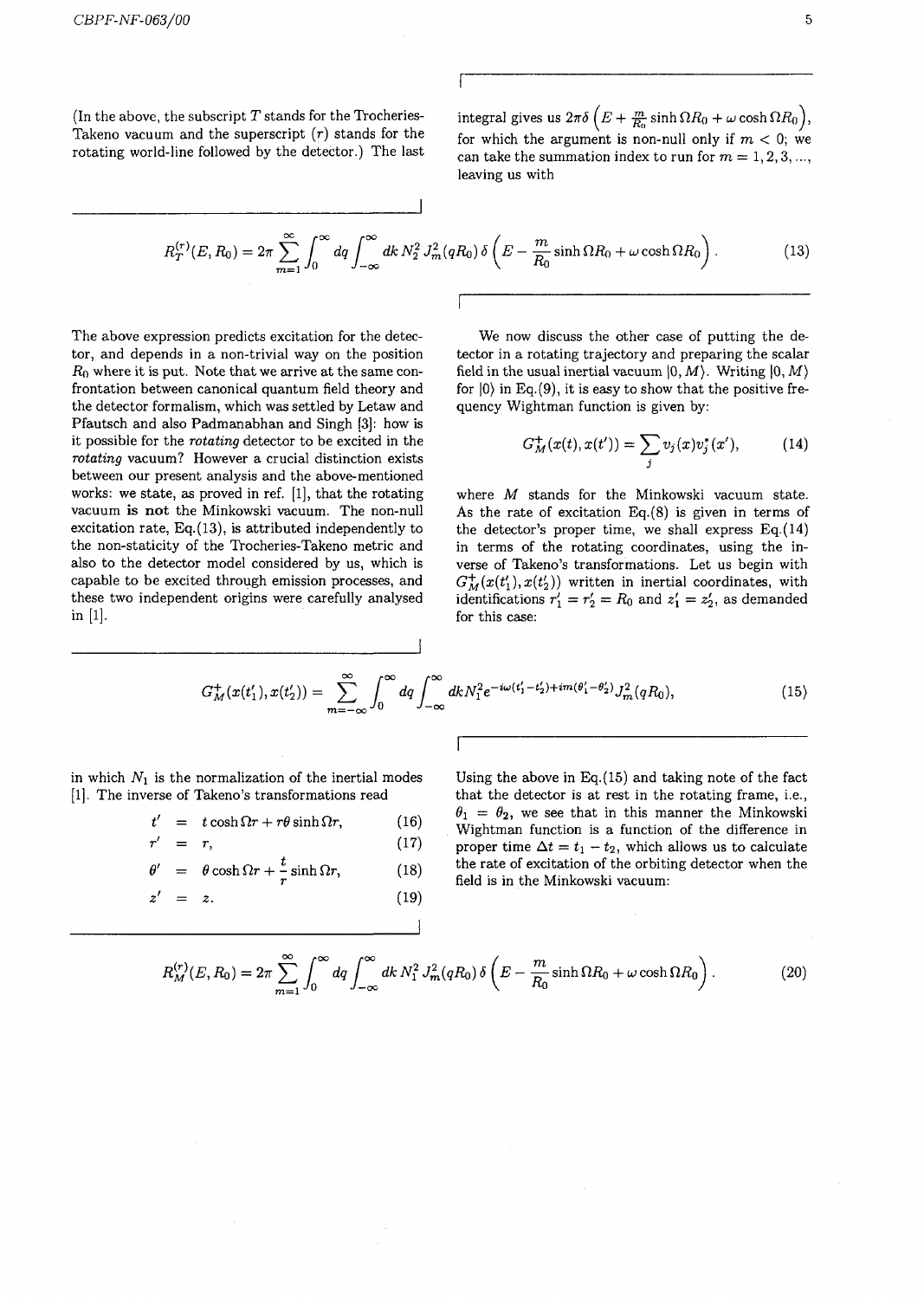The result above is very much like Eq.(13), with the exception that in the above it appears the normalization of the inertial modes  $N_1$  instead of  $N_2$ . In the context of Newton's bucket experiment, the situation above is the analog of putting the bucket to rotate relative to the *fixed stars* and notice that the fact that  $R^{(r)}_M(E, R_0) \neq 0$ is translated as *water with parabolic shape.*

Finally, let us suppose that it is possible to prepare the field in the rotating vacuum and the detector is in an inertial world-line and let us calculate the excitation

rate in this situation:

$$
R_T^{(i)}(E, R_0) = \int_{-\infty}^{\infty} d\Delta t' e^{-iE\Delta t'} G_T^+(x(t_1), x(t_2)),
$$
\n(21)

where the superscript *(i)* stands for the inertial worldline followed by the detector,  $\Delta t'$  is the difference in proper time in the inertial frame, and  $G_T^+(x(t),x(t'))$ is given by Eq. $(10)$ . It is not difficult to write  $G^{+}_{T}(x(t),x(t'))$  in terms of the inertial coordinates, recalling that now the detector is not at rest in the rotating frame. We have therefore the result that:

$$
R_T^{(i)}(E, R_0) = 2\pi \sum_{m=-\infty}^{\infty} \int_0^{\infty} dq \int_{-\infty}^{\infty} dk \, N_2^2 J_m^2(qR_0)
$$
  
 
$$
\times \delta \left( E - \left( \omega \Omega R_0 - \frac{m}{R_0} \right) \sinh(2\Omega R_0) - (m\Omega - \omega) \cosh(2\Omega R_0) \right). \tag{22}
$$

In order to study the activity of the Trocheries-Takeno vacuum, we calculated the rate of excitation of an Unruh-De Witt detector in two different situations: when it is put in the orbiting and in the inertial worldlines (respectively eqs. (13) and (22)). Since in the first case we found a non-null rate, contrary to the idea that the orbiting detector co-rotating with the rotating vacuum should not perceive anything, it can be considered as a noise of the rotating vacuum, being it perceived regardless of the state of motion of the detector. This amounts to say that the inertial detector will also measure this noise, and we normalize the rate in this situation by subtracting from it the value Eq.(13), resulting in a normalized excitation rate for the inertial detector in interaction with the field in the rotating vacuum:

$$
\mathcal{R}_T^{(i)}(E, R_0) = 2\pi \sum_{m=-\infty}^{\infty} \int_0^{\infty} dq \int_{-\infty}^{\infty} dk \, N_2^2 \, J_m^2(qR_0) \times
$$

$$
\left[ \delta \left( E - \left( \omega \Omega R_0 - \frac{m}{R_0} \right) \sinh(2\Omega R_0) - (m\Omega - \omega) \cosh(2\Omega R_0) \right) - \delta \left( E - \frac{m}{R_0} \sinh \Omega R_0 + \omega \cosh \Omega R_0 \right) \right].
$$
(23)

I

It remains to be clarified the meaning of *RQ* in the excitation above. When studying the quantization in the rotating frame, one has to choose the world-line followed by the rotating observer, and this is parametrized by two quantities: the angular velocity  $\Omega$  and the distance *Ro* from the rotation axis. The vacuum state which appears in such a quantization is thus also indexed by these parameters and this is the origin of *RQ* in the above. A similar dependence of the excitation rate of a detector on a geometrical parameter appears, for instance, in the well-known Unruh-Davies effect: a uniformly accelerated detector interacting with the field in the Minkowski vacuum state will absorb particles in the same way as if it were inertial and interacting with the field in a thermal bath, with a temperature that depends on the proper acceleration of the detector.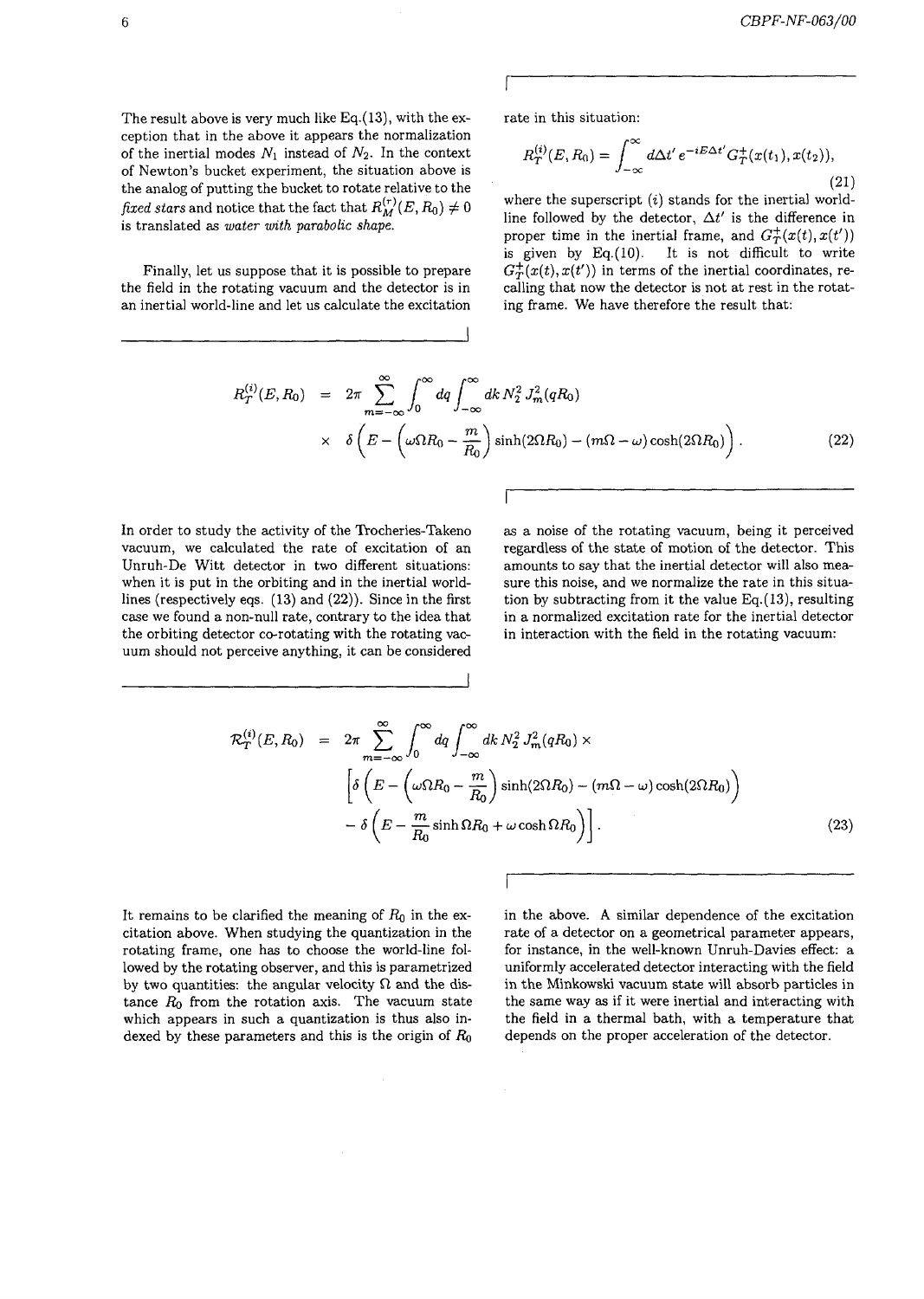In the context of Newton's bucket experiment, this last situation is the analog of putting the *fixed stars* to rotate while keeping the bucket still. The fact that  $\mathcal{R}_T^{(i)}(E, R_0) \neq 0$  is translated again as wa*ter with parabolic shape,* but note that the fact that  $\mathcal{R}_T^{(i)}(E, R_0) \neq R_M^{(r)}(E, R_0)$  means that in the quantum level these two are distinct physical situations, although in the classical level it may be that Mach's conjecture concerning Newton's experiment is the right one.

As eqs.(20) and (23) are not equal we conclude that putting the detector in a rotating world-line in interaction with the field in the inertial vacuum is a situation not equivalent to putting it in an inertial world-line interacting with the field in the Trocheries-Takeno vacuum state. In this way we demonstrated that, regarding the Trocheries-Takeno coordinate transformations between an inertial and a rotating frame, Mach's principle is not valid in a flat spacetime scenario.

#### 3 Conclusions

In this paper we study an Unruh-DeWitt detector travelling in different world-lines interacting with a scalar field ensuing distinct situations that raise the same philosophical problems discussed by Mach in the Newton's bucket experiment. The calculations of the last section show us that:  $R_M^{(r)}$  the response function per unit detector proper time of the monopole detector travelling in a rotating world-line and interacting with the field prepared in the Minkowski vacuum, and  $\mathcal{R}_{T}^{(i)} =$  $R_T^{(i)} - R_T^{(r)}$ , the normalized response function per unit time of an inertial detector in interaction with the field prepared in the Trocheries-Takeno vacuum state, which is the vacuum state properly defined by a rotating observer, are not equal. We are forced to conclude that Mach's principle does not work in a flat spacetime and in a quantum level.

A natural extension of this work is to repeat the calculations for the spin-half field. Another direction is to repeat the calculations for the scalar field using the Heisenberg equations of motion [19] instead of using first order perturbation theory, as was done for the case of a uniformly accelerated observer. We expect to present these calculations in a next future.

### 4 Acknowledgement

We would like to thank V.A. De Lorenci for valuable discussions. This paper was supported by Conselho Nacional de Desenvolvimento Científico e Tecnológico (CNPq) of Brazil.

#### References

- [1] V.A. De Lorenci and N.F. Svaiter, Int.J.Mod.Phys. A **14,** 717 (1999); idem, Found.Phys. **29,** 1233 (1999); V.A. De Lorenci, R.D.M. De Paola and N.F. Svaiter, CBPF-NF-033/00, hep-th/0005171.
- [2] C. W. Berenda, Phys.Rev. 15, 280 (1942); E. H. Hill, Phys.Rev. 62, 280 (1946); ibid, Phys. Rev 71, 318 (1947); N. Rosen, Phys.Rev 71, 54 (1947); M. G. Trocheries, Phyl. Mag. 40, 1143 (1949); H. Takeno, Prog.Theor.Phys. 7, 367 (1952); T. E. Phipps, Jr, Nuovo Cim.Lett. 9, 467 (1974); M. Strauss, Int.J.Theor.Phys. **11,** 107 (1974); O. Gron, Am.Journ.Phys. **43,** 869 (1975); ibid, Int.J.Theor.Phys. 16, 603 (1977).
- [3] G. Denardo and R. Percacci, Nuovo Cim. **48B,** 81 (1978); J. R. Letaw and J. D. Pfautsch, Phys.Rev. **D22,** 1345 (1980); *idem,* Phys.Rev. **D24,** 1491 (1981); J. R. Letaw, Phys.Rev. **D23,** 1709 (1981); T. Padmanabhan and T.P. Singh, Class.Quant.Grav. 4, 1397 (1987); P.C.W. Davies, T. Dray and C. A. Manogue, Phys.Rev. D 53, 4382 (1996); O. Levin, Y. Peleg and A. Peres, J.Phys. A 26, 3001 (1993).
- [4] W. Rindler, *Essential Relativity,* Springer-Verlag, New York, 1977.
- [5] W. G. Unruh, Phys.Rev. **D14,** 870 (1976); B. S. De Witt, in *General Relativity,* eds. S. W. Hawking and W. Israel, Cambridge U. Press, Cambridge, 1979; N. D. Birrell and P. C. W. Davies, in *Quantum fields in curved space,* Cambridge U. Press, Cambridge, 1982.
- [6] S. Weinberg, *Gravitation and Cosmology: Principles and Applications of the General Theory of Relativity,* Wiley, New York, 1972.
- [7] I. Ciufolini and J. A. Wheeler, in *Gravitation and Inertia,* Princeton Univ. Press, Princeton, New Jersey, 1995.
- [8] K. Godel, Rev.Mod.Phys. **21,** 447 (1949).
- [9] I. Ozsvath and E. Schiicking, Nature **193,** 1168 (1962).
- [10] H. Thirring, Phys.Z. **19,** 33 (1918); *idem,* Phys.Z. **22,** 29 (1921); J. Lense and H. Thirring, Phys.Z. **19,** 156 (1918); these three papers were translated and commented by B. Mashhoon *et al,* Gen.Relativ.Gravit. 16, 711 (1984).
- [11] D.R. Brill and J.M. Cohen, Phys.Rev. D **143,** 1011 (1966); L.P. Orwig, Phys.Rev. D 18, 1757 (1978).
- [12] G. Cocconi and E.E. Salpeter, Phys.Rev.Lett. 4, 176 (1960).
- [13] H.G. Hughes, H.G. Robinson and V. Beltan-Lopez, Phys.Rev.Lett. 4, 342 (1960).
- [14] D.J. Raine, Rep.Prog.Phys. **44,** 73 (1981).
- [15] A. di Sessa, J.Math.Phys 15, 1892 (1974).
- [16] D. W. Sciama, P. Candelas and D. Deutsch, Adv.Phys. 30, 327 (1981).
- [17] V. L. Ginzburg and V. P. Frolov, Sov.Phys.Usp. 30, 1073 (1987).
- [18] B. F. Svaiter and N. F. Svaiter, Phys.Rev. D 46, 5267 (1992); 47, 4802(E) (1993); L.H. Ford, N.F. Svaiter and M.L. Lyra, Phys.Rev. A **49,** 1378 (1994); B.F.Svaiter and N.F.Svaiter, Class.Quant.Grav. **11,** 347 (1994).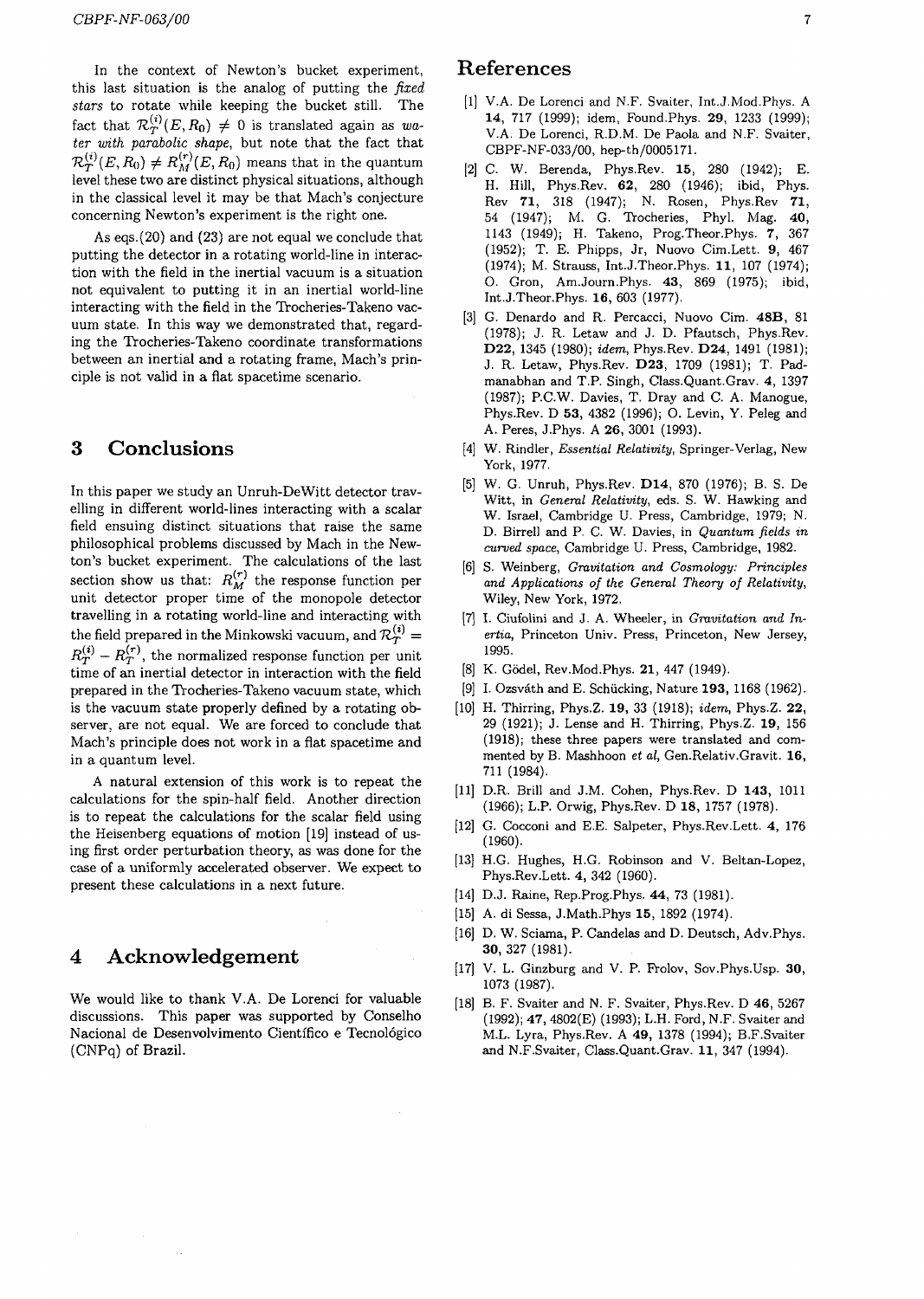[19] J.R. Ackerhalt, P.L. Knight and J.H. Eberly, Muller and M. Holzmann, Class.Quant.Grav. 12, 2927 Phys.Rev.Lett. 30, 456 (1973); J. Audretsch and R. (1995). Muller, Phys.Rev. A50, 1775 (1994); J. Audretsch, R.

 $\hat{\boldsymbol{\beta}}$ 

 $\langle$